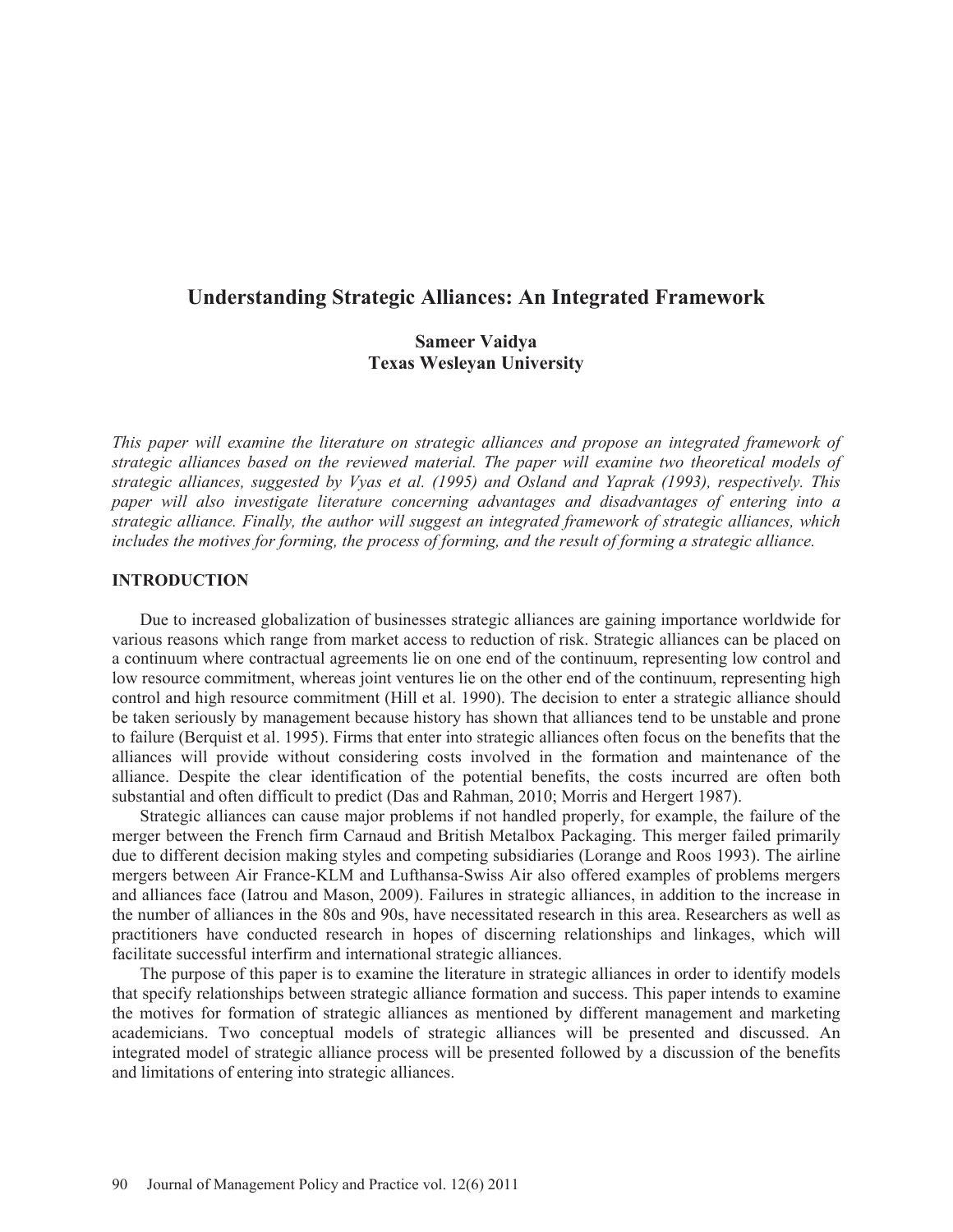#### **LITERATURE REVIEW**

Before reviewing the literature in strategic alliances it is important to define strategic alliances. Parkhe (1993) defines strategic alliances as "relatively enduring interfirm cooperative arrangements, involving flows and linkages that use resources and/or governance structures from autonomous organizations, for the joint accomplishment of individual goals linked to the corporate mission of each sponsoring firm" (p. 794). Strategic alliances represent a continuous scale between free market on one hand and total internalization on the other (Lorange and Roos 1993). Varadarajan and Cunningham (1995) define strategic alliances as "the pooling of specific resources and skills by the cooperating organizations in order to achieve common goals, as well as goals specific to the individual partners" (p. 282).

There has been a significant growth in the number of strategic alliances since 1985 (Das and Rahman, 2010, Iatrou and Mason, 2009, Vissi 1997, Dussage and Garrette 1995) which has resulted in a proliferation of research articles in this field. The following sections will attempt to examine the literature and integrate the findings of researchers.

### **Motives for Strategic Alliance Formation**

Three principal theories used to explain strategic alliances, especially joint ventures, are transaction cost economics, organization theory and business strategy (Kogut 1988). Transaction cost economists have argued that alliances are intermediate hybrid forms (Borys and Jemison 1989) between the extremes of markets and hierarchy (Gulati 1995). Transaction cost economics was developed by Williamson (1975), who suggested that firms chose alternative arrangements that minimize the sum of production and transaction costs. According to Kogut (1988), "transaction costs refer to the expenses incurred for writing and enforcing contracts, for haggling over terms and contingent claims, for deviating from optimal kinds of investments in order to increase dependence on party or stabilize a relationship, and for administering a transaction" (p. 320). Transaction cost theory predicts that strategic alliances are designed to achieve such a minimum cost arrangement (Garcia-Canal 1996). Horaguchi and Toyne (1990) theorize that "the strategy to form an alliance is not just reactive (cost reducing internalization markets), it is also proactive in that it creates new products, new markets, new organizations, new management techniques, and new technology" (p. 491).

The second approach suggested by Kogut (1988) was the organization theory approach, specifically the resource dependency approach (Kogut 1988; Gulati 1995; Varadarajan and Cunningham 1995). The resource dependence approach posits that organizations depend on other organizations within their environment to acquire needed sources (Pfeffer and Salancik 1978). The formation of joint ventures is a means for stabilizing the flow of resources that a company needs and for reducing the uncertainty confronted by the company (Pfeffer and Nowak 1976).

The third approach to strategic alliances deals with competitive strategies of firms. Porter (1986) stated that the formation of strategic alliances depends on the five forces; the threat of new entrants, the bargaining power of suppliers, the bargaining power of buyers, the threat of substitute products, and rivalry among firms. The three generic strategies provided by Porter (1985), cost leadership, product differentiation, and focus, are used in conjunction with the five forces in order to outperform competitors. The competitive strategies approach states that alliances are formed also as a defensive mechanism in order to hedge against strategic uncertainty (Wittmann, 2007, Kogut 1988). Varadarajan and Cunningham (1995) suggest that the three conceptual frameworks (transaction cost approach, the organization theory approach, and the competitive strategy approach) mentioned above should be considered as complements, rather than as rivals. Varadarajan and Cunningham (1995), in their article, summarize the motives for alliance formation. The reasons for getting into an alliance have been mainly for market growth and/or profit growth. Varadarajan and Cunningham (1995) approach the formation process from the competitive approach viewpoint. The authors mentioned the following motives for formation:

*International market entry:* Global competition has necessitated the need for firms to enter foreign markets in order to improve their profitability as well as their market share. Firms that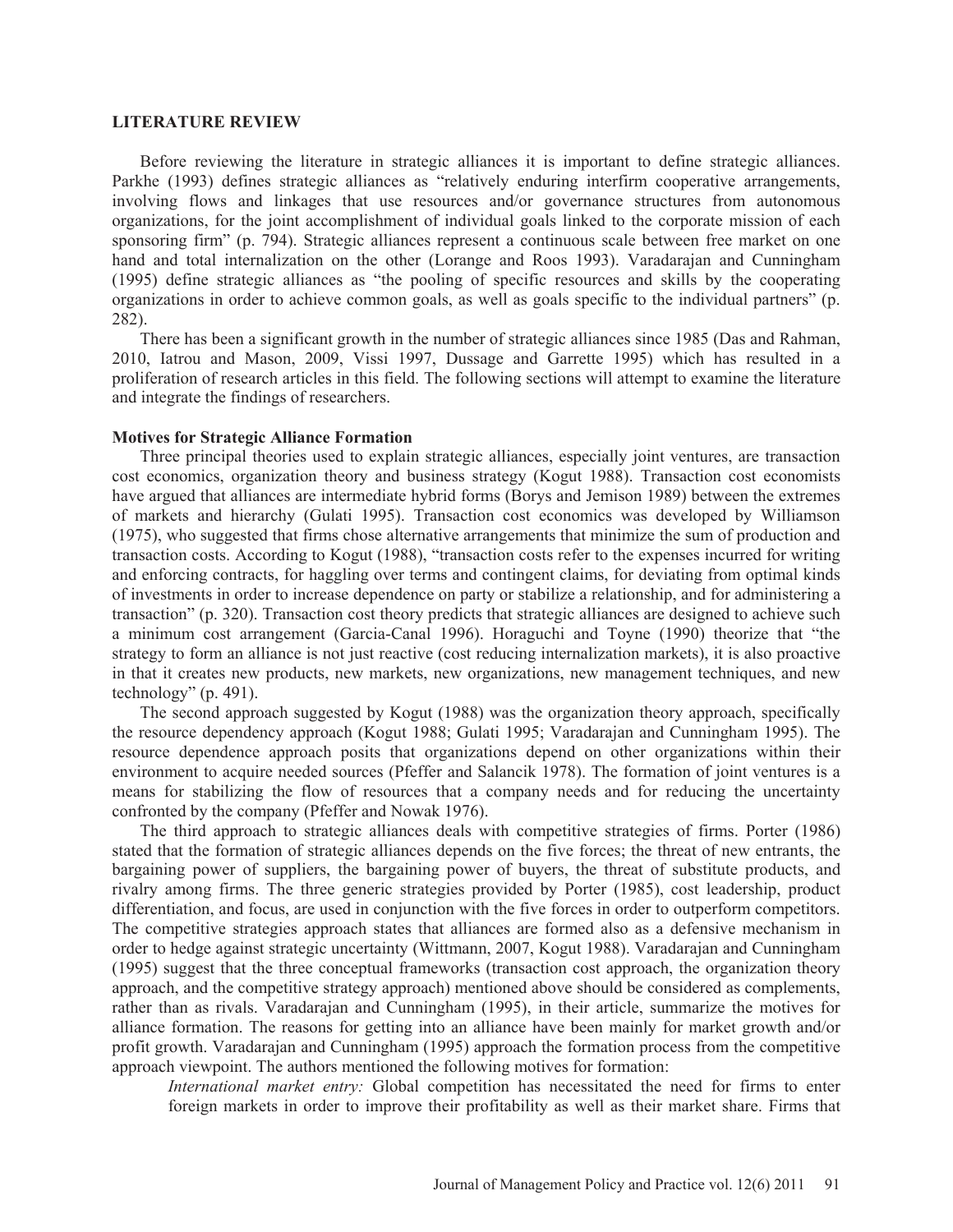enter foreign markets via a strategic alliance benefit from the pooling of complementary resources with a foreign partner (Van Marrewijk, 2004).

*Circumventing barriers to entering new international markets:* New international markets, especially developing country markets, are often difficult to enter due to government regulations regarding full ownership of a subsidiary. Strategic alliances can be helpful in circumventing these barriers to enter new international markets.

*Home market position protection:* By entering international markets through alliances, firms force foreign competitors at home divert their resources away from expansion into the international markets, thus protecting the home market.

*Expand product line/fill product line gaps:* Firms often enter alliances to increase the product line or fill gaps in the existing product line. Lack of technology or high cost of production may force a firm to seek a foreign partner to fill their product lines.

*Enter new-product market domains:* Firms that operate in stagnant or mature industries often enter alliances to gain a foothold in emerging industries.

*Reduction of potential competition:* By entering into an alliance with another organization, firms tend to reduce future competition potential with that organization.

*Raise entry barriers:* Raising entry barriers by joining forces with other organizations are a powerful motive to enter into alliances. However, firms have to be careful not to violate the antitrust laws of any other nation or the US.

*Improve resource use efficiency:* Alliances allow firms to lower their manufacturing costs, achieve efficiencies in the production process, and allow them to gain experience effects.

*Resource extension*: Firms that lack the resources to grow enter into strategic alliances. Small firms often enter into alliances in order to acquire R&D resources, which could be capital or equipment.

*Acquiring/learning new skills*: Knowledge acquisition is an important element in formation of alliances. Partners in an alliance often attempt to learn as much as possible from the other partner while guarding their distinctive skills.

The motives discussed above can be classified under the three approaches defined by Kogut (1988). Table 1 lists the motives and their classification in one of the three approaches.

| <b>Transaction Cost Approach</b> |                                                       | Organization Theory Approach                                                             | Competitive Position Approach                                                                                                                                                                                                                          |
|----------------------------------|-------------------------------------------------------|------------------------------------------------------------------------------------------|--------------------------------------------------------------------------------------------------------------------------------------------------------------------------------------------------------------------------------------------------------|
|                                  | Enhance resource use efficiency<br>Resource extension | Acquire new skills<br>$\bullet$<br>Entry into new product market<br>$\bullet$<br>domains | Entry into new markets<br>Circumvent barriers to enter<br>new markets<br>Protect competitive position in<br>home market<br>Broaden product lines/fill gaps<br>Entry into new markets<br>Reduce threat of future<br>competition<br>Raise entry barriers |

**TABLE 1 CLASSIFICATION OF MOTIVES FOR FORMATION** 

According to Vyas et al. (1995), there are two forms of strategic alliances; market related and technology related. For firms in a mature industry, market related strategic alliances tend to be more profitable (Vyas et al. 1995; Varadarajan and Cunningham 1995), whereas technology related strategic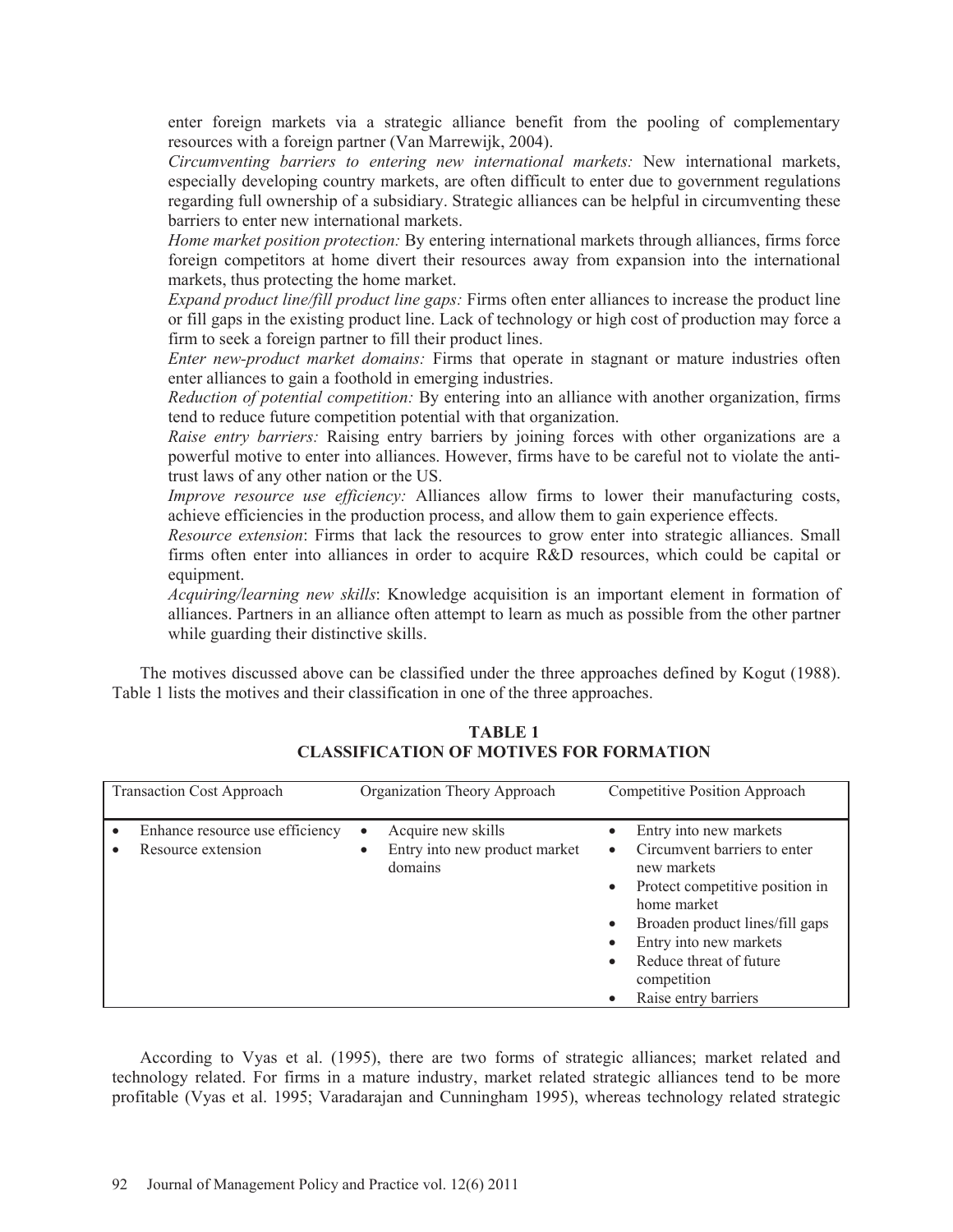alliances tend to benefit firms in high technology industries relatively more than firms in mature industries (Vyas et al. 1995; Rai et al. 1996). The need to innovate is more immediate in the high-tech industries (Celeste, 1996) and therefore the need to form an alliance in order to create innovative products and services is evident (Schoenmakers and Duysters, 2006, Zeffane 1995, Zeffane 1994). Vyas et al. (1995) proposed a model of strategic alliances. The model states that a SWOT (Strengths, Weaknesses, Opportunities, and Threats) analysis of the parent company should be conducted first in order to assess the need to form a strategic alliance. If a need is established, then a SWOT analysis of the group with alliance potential (GWAP) has to be conducted in order to examine the possibility of an alliance. Figure 1 (Vyas et al. 1995) depicts the Strategic Alliance model.



## **FIGURE 1 DIMENSIONS OF STRATEGIC ALLIANCES**

Vyas et al. (1995) posited that the four issues identified in the model are critical for the success of the alliance. The authors state that without goal compatibility the partners will eventually pull in different directions and cause the alliance to fail. Synergy among the partners is necessary in order to achieve the tasks efficiently and effectively (Wu et al., 2009). A clear understanding of the value that a particular firm brings to the alliance along with a balanced contribution to the alliance will ensure the success of the alliance. Alliances in which one partner contributes more than the other tend to end as takeovers by the dominant partner (Tser-Yieth et al., 2009).

The second model of strategic alliances to be discussed in this paper is proposed by Osland and Yaprak (1993). This model suggested that organizations have strategic goals, which at times are not realistic by the organization's standards. The perceived "desired" state of goals and actual goals has a strategic gap, which can be closed by forming an alliance with other companies. The strategic gap can be expressed as "a gap between what they (companies) would like to achieve and what they are able to achieve" (Osland and Yaprak 1993 p. 86). In this case, the motive for forming the strategic alliance is to reduce the perceived gap. Figure 2 represents the process model of strategic alliance formation.

The size of the strategic gap imposes pressure on the firm to take action in order to reduce the gap. "The greater the size of the gap and the perceived importance of filling it, the more likely the firm will desire to form an alliance with another firm" (Osland and Yaprak 1993 p. 86). The authors classify the needs of the firm using the resource dependency model:

- 1. Market power: market access and economies of scope
- 2. Efficiency: financial resources and economies of scale
- 3. Competencies: Knowledge and skills in value added activities of the firm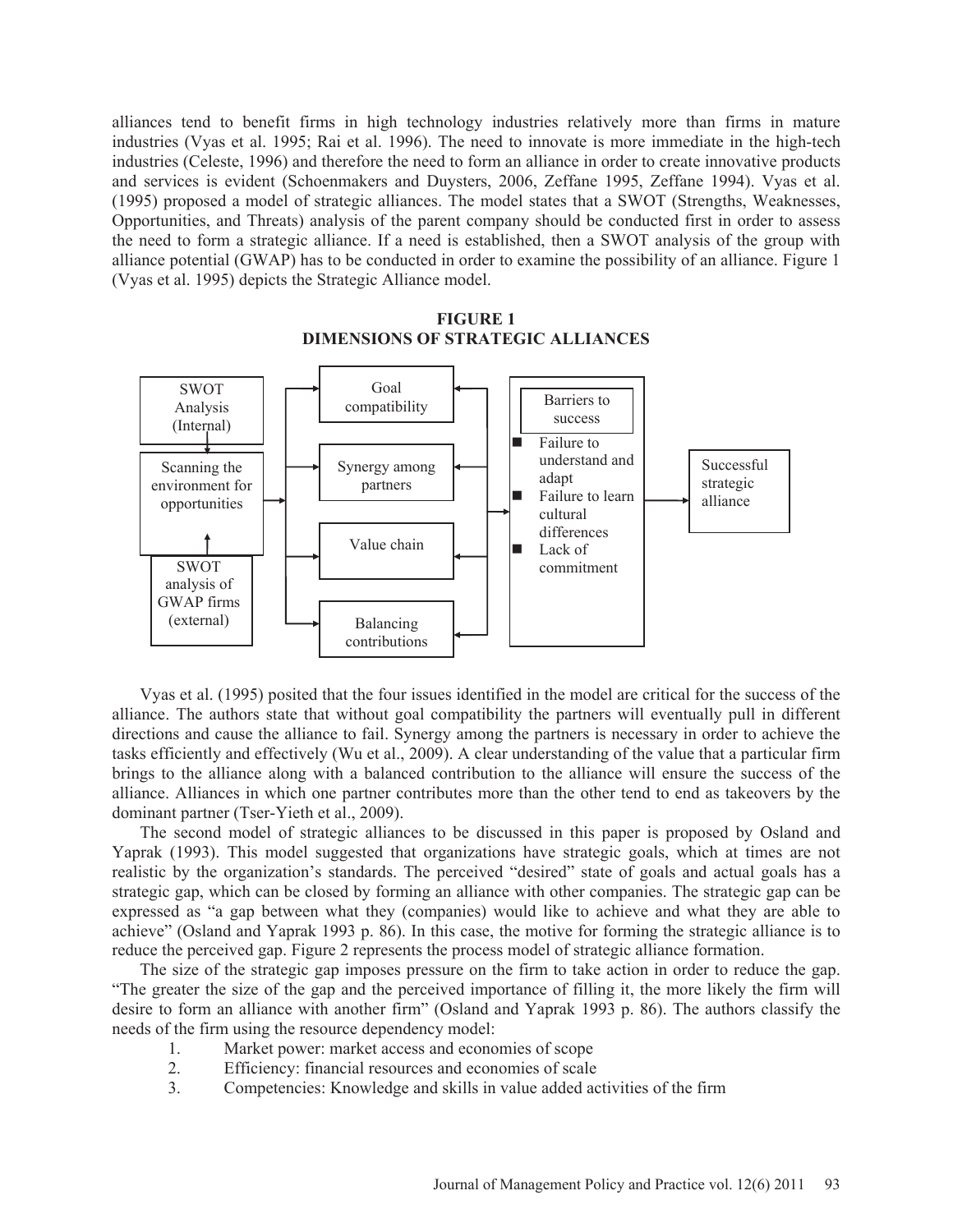### **FIGURE 2 A PROCESS MODEL OF STRATEGIC ALLIANCE FORMATION**



Market power can be achieved by developing new markets for present products, developing new products for present markets, and entering new product-market domains (Varadarajan and Cunningham 1995). Alliance formation allows companies to achieve market power, in case they do not possess the capability to achieve those results. Efficiency, important to achieve market power, is important, especially for the high-technology industries (Rai et al. 1996). Forming alliances allows firms to gain access to resources that make them more efficient. Alliances with large firms are particularly beneficial to smaller firms that lack resources to invest in R&D and new product development (Varadarajan and Cunningham 1995; Slowinski et al. 1996). Competencies, the third need in the strategic gap framework, relate to the organizational learning process. Firms use alliances to gain access to other firms' capabilities (Mowery et al. 1996) and attempt to build their knowledge base with their partner's information (Inkpen and Beamish 1997). Organizational knowledge provides firms with a competitive advantage and is therefore critical to the survival of the firm (Osland and Yaprak 1994; Inkpen 1996). Such knowledge creation often results in increasing the longevity of such alliances (Parkhe 1991; Inkpen 1996). However, organizational climate plays a big role in the creation of knowledge. The organizational climate of the firms in the alliance should facilitate the effective implementation and utilization of the knowledge (Inkpen 1996).

The model suggested by Osland and Yaprak (1993) states that firms need to form alliances when they realize that there is a gap between their strategic goals and current goals. Alliance with other firms will allow an organization to enhance their market power, increase their efficiency, or lower their costs. As the organizations work with each other, they develop trust in one another and strengthen the relationship which leads to the achievement of their goals. So far this paper has discussed the theoretical aspects of strategic alliance formation. The section will examine the benefits and limitations of forming a strategic alliance.

#### **Benefits and Limitations of Strategic Alliances**

In the previous section we have discussed the motives for formation of strategic alliances. Firms experience the benefits of the alliance when the alliance succeeds in achieving the goals or fulfilling the needs of the partners. The benefits of strategic alliances are derived from the motives for formation of strategic alliances. Lower cost of technology, sharing of risk in high-risk projects (Rai et al. 1996; Slowinski et al. 1996; Celeste 1996), ability to accrue economies of scale and scope in value-added activities (Varadarajan and Cunningham 1995; Day 1995), access to partner's technology, knowledge, and proprietary processes (Parkhe 1991; Chan and Wong 1994; James 1995), and basis for future competition in the industry involved in terms of sustained competitive advantage (Varadarajan and Cunningham 1995) are all benefits of strategic alliances which were previously mentioned as motives for alliance formation. Successful alliances are between firms that achieve their goals and the motives for formation of the alliance (Pateli and Giaglis, 2007). Management decides to enter into an alliance after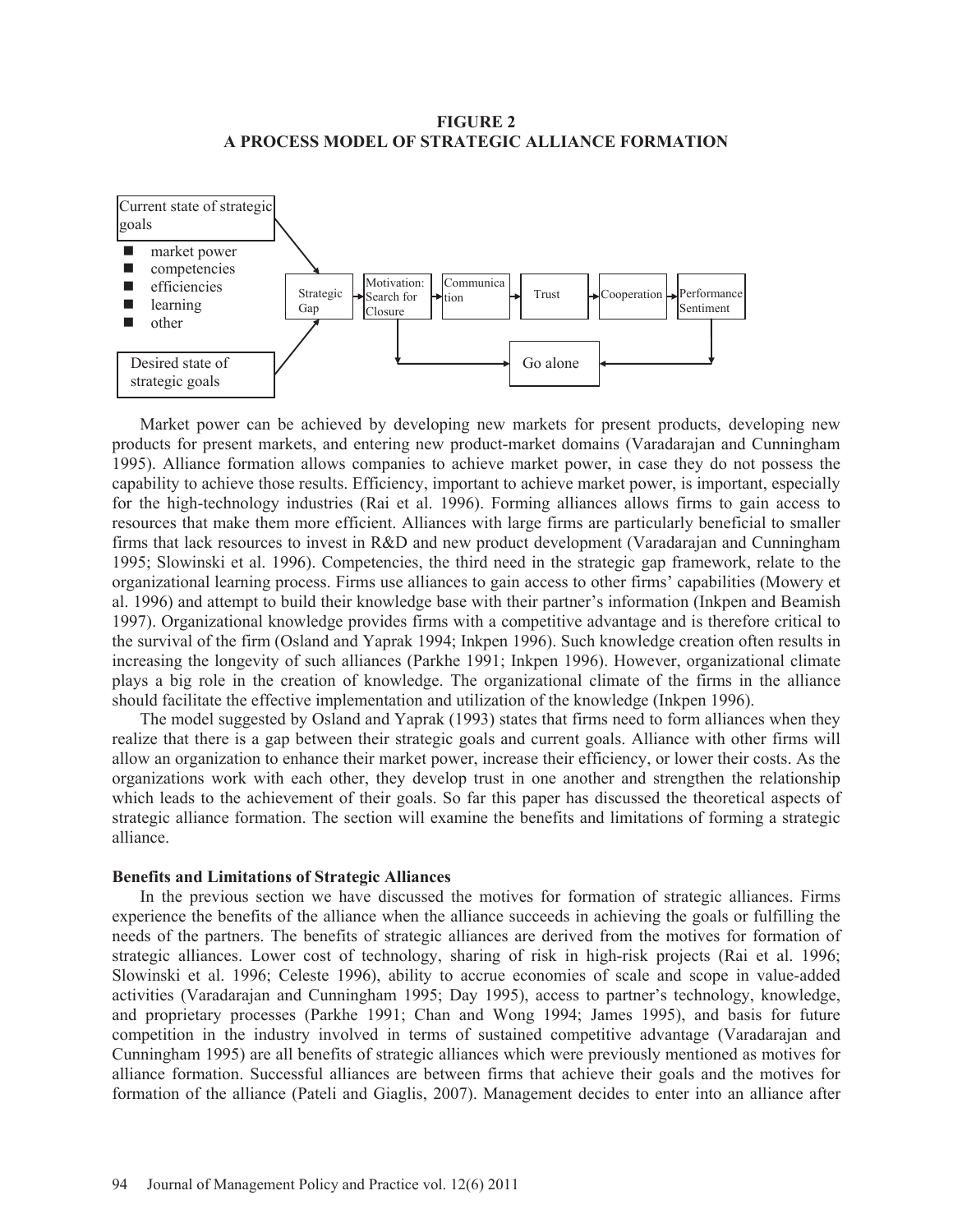conducting an environmental analysis (internal and external) and finding discrepancies in their goals. These discrepancies are filled with capabilities of other firms by forming an alliance. These capabilities are termed as motives before the alliance is formed and benefits after the alliance is successful.

Several limitations and drawbacks of alliance formation, however, may accompany the benefits of forming a strategic alliance. Day (1995) posited that one of the greatest costs to a firm is the liquidation cost of the alliance, if the partners do not agree. Losing proprietary know-how is also considered to be a high impact drawback of forming alliances. Other potential drawbacks of forming strategic alliances are:

Control related problems: Strategy implementation usually goes beyond the control of one party, and thus is likely to bother some companies. Dependence on partners for skills is a potential drawback to one who is dependent (Wu et al., 2009, Lei and Slocum 1991).

- Unequal gains: Some partners in the alliance may gain more than other which can cause problems for the partner getting less out of the alliance (Harrigan 1988; Slowinski et al. 1996).
- Differences in cultural values: Corporations encompassing different cultures may experience culture clashes after the formation of the alliance. There is an increase in the formation of joint ventures between partners of different cultures (Harrigan 1988; Harrigan 1987). These alliances often suffer due to the cultural differences between the partners (Fedor and Werther 1996; Vyas et al. 1995). Different corporate cultures between firms of the same nationality also cause failure of strategic alliances (Vyas et al. 1995).
- Role ambiguity: Uncertainty about specific roles may limit organizations from fulfilling their obligations to the alliance.
- Partner's alliance with competing firms: A partner may establish cooperative linkages with competing firms (Singh and Mitchell 1996). This situation may hamper the present alliance.
- Facing antitrust charges: Antitrust regulations can restrict the benefits of an alliance with a major partner and invite governmental intervention.

These disadvantages contribute to the failure of strategic alliances. Although the disadvantages seem to outnumber the advantages mentioned in this section, mutual gains from alliances can outweigh disadvantages. For the alliance to be successful, firms should possess a change-oriented corporate culture (Vyas et al. 1995), along with continuous mutual commitment and support (Kogut 1988). Firms that possess culture that allows and encourages change are usually successful in forming strategic alliances. The change-oriented culture allows the worker to handle the barriers to success effectively in order to reduce failure of the alliance. In order to better understand the formation process of strategic alliances, the author will suggest an integrated model of strategic alliances based on the two models (Vyas et al. 1995; Osland and Yaprak 1993) reviewed in this paper. The model, which utilizes variables from both the models discussed previously, will be discussed in the next section.

### **AN INTEGRATED FRAMEWORK FOR STRATEGIC ALLIANCES**

Vyas et al. (1995) as well as Osland and Yaprak (1993) began their model with the environmental analysis. The need to change is perceived after the firm scans the internal and the external environment in order to assess the current performance of the firm. The model suggested by the author (see Figure 3) posits that the alliance formation process begins with the motives for formation of alliance. The motives for forming the alliance are considered to be the antecedent variables, which are derived from the literature (Vyas et al. 1995; Osland and Yaprak 1993; Kogut 1988). The internal and external environment plays an important role in the assessment of the motives for alliance formation. The need to form an alliance is perceived by management after the environmental analysis and identifying the needs of the firm that are not being fulfilled with current capabilities.

Selecting the right partner is very important to the success of the alliance. We have already discussed the importance of mutual commitment, change-oriented management on both sides, and ability to manage contrast cultures (corporate or national). The proposed model divides strategic alliances into two parts: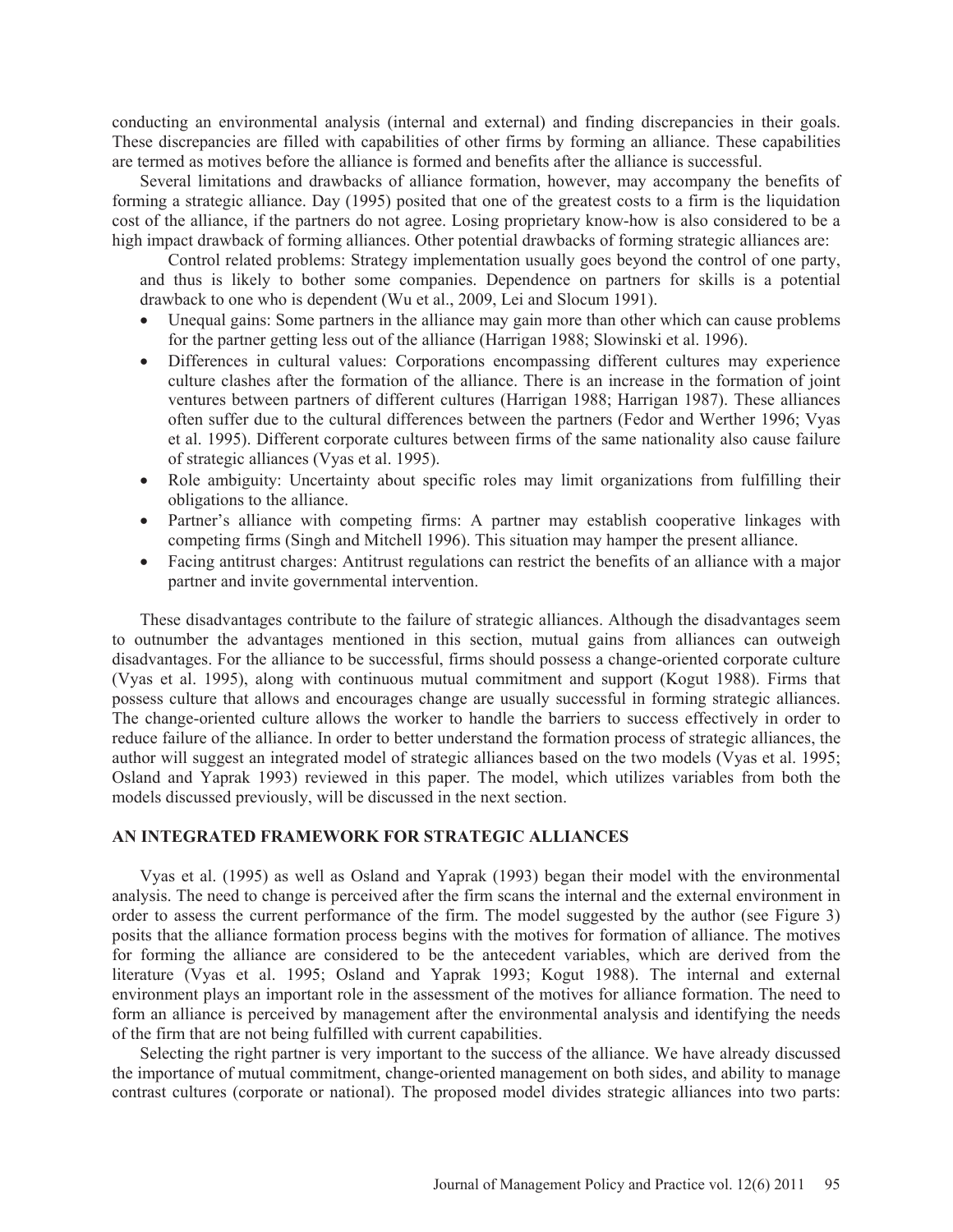joint ventures and contractual agreements, which include licensing, technology agreements, and supplier arrangements. The partner selection process for joint ventures and for contractual agreements includes a careful assessment of the bargaining power of each partner, control issues, trust and commitment issues, knowledge transfer issues, stability of the alliance, conflict resolution, and experience (in alliances) of the partners (Inkpen and Beamish 1997; Hill et al. 1990; Borys and Jemison 1989; Kogut 1988).

**FIGURE 3 STRATEGIC ALLIANCES: AN INTEGRATED FRAMEWORK**



After carefully selecting a partner, the firm enters into the alliance. The performance evaluation of the alliance is conducted in order to assess the success of the alliance. Barriers to success, discussed in the benefits and limitations section, play a direct role in the determination of the performance of the alliance. The success of the alliance depends on how the barriers to success are handled by the partners. Firms that handle the barriers effectively are the ones that succeed in sustaining their alliance. Firms that do not succeed based on the performance evaluation have to assess the motives for alliance formation with an environmental analysis in order to detect any problems that went unnoticed the first time during the alliance formation.

The model described above adds to the current literature on strategic alliances by integrating the three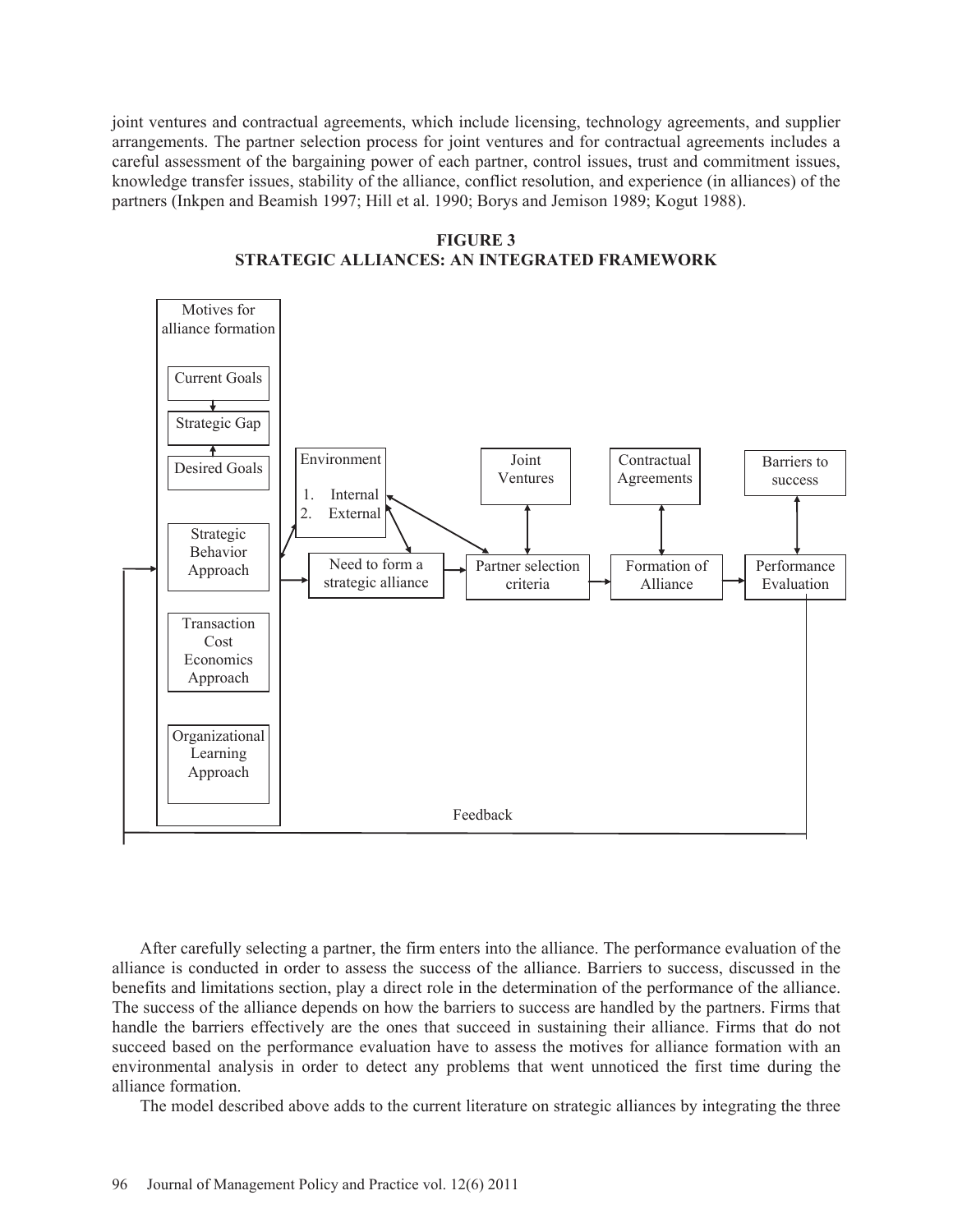approaches suggested by Kogut (1988), the process model suggested by Osland and Yaprak (1993), and the dimensions of strategic alliances model by Vyas et al. (1995). The two models and Kogut's (1988) approaches are complementary to each other and therefore can be used in an integrated model like the one suggested above. The addition of the partner selection criteria also adds a new dimension to the new model. Although the literature in strategic alliances does not pay enough attention to the selection criteria, it is one of the most important elements of forming a successful strategic alliance. It is important to note that performance is not described in this model in terms of specific variables because alliances define performance in different terms (financial performance or market performance).

## **FUTURE RESEARCH DIRECTIONS**

This research examined the literature in strategic alliances in order to form an integrated model. The author of this paper did propose a model of strategic alliance formation. However, this model is based on theoretical approaches and frameworks. It is important to test this model empirically in order to assess its validity and reliability.

Research in strategic alliances has been mostly using secondary data. Researchers should also make extensive use of primary data, through surveys and questionnaires, in order to understand managerial perceptions of strategic alliances. Managerial perceptions have a very powerful impact on the decision making process (Einhorn and Hogarth 1981).

## **CONCLUSION**

Strategic alliances represent a medium that can create scale and scope advantages necessary to be competitive on a global basis. Alliances allow firms to conserve their resources as compared to forming a wholly owned subsidiary. Strategic alliances also allow firms to gain local identity giving them an advantage over wholly owned subsidiaries when dealing with local governments and businesses. The above statements discuss the gains of forming an alliance. Yet there are disadvantages to forming alliances rather than wholly owned subsidiaries. The advantages and disadvantages of alliances have to be carefully weighed by each organization before making a decision to enter an alliance.

The theoretical model proposed in this paper will allow practitioners to examine the important issues in the formation of the alliance and will also allow them to understand the process of strategic alliance formation. Researchers can examine this model and attempt to expand on it by adding more components to the model through empirical investigations. Strategic alliances will keep on increasing over the next few years, thus making it necessary to understand them more through increase in research.

### **REFERENCES**

Berquist, William, Betwee, Juli, and Meuel, David. (1995). *Building Strategic Relationships*. San Francisco: Jossey-Bass Publishers.

Borys, Bryan and Jemison, David B. (1989). Hybrid Arrangements as Strategic Alliances: Theoretical Issues in Organizational Combinations, *Academy of Management Review*, 14, 234-249.

Celeste, Richard F. (1996). Strategic Alliances for Innovation: Emerging Models of Technology-Based Twenty-First Century Economic Development, *Economic Development Review*, (Winter), 4-8.

Chan, Peng S., and Wong, Anna. (1994). Global Strategic Alliances and Organizational Learning, *Leadership and Organization Development Journal*, 15, 31-36.

Culpan, Refik. (1993). *Multinational Strategic Alliances*. New York: International Business Press.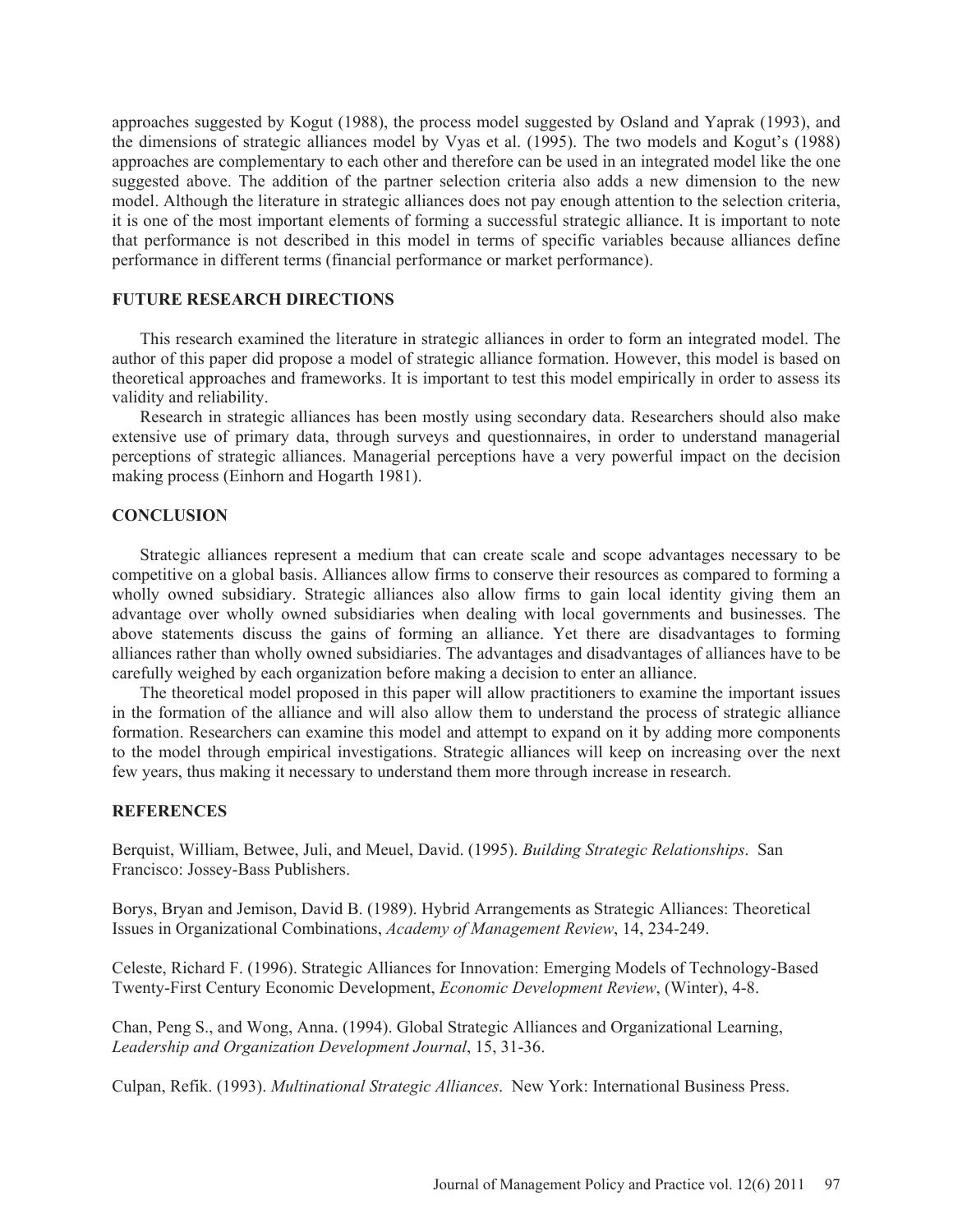Das, T., and Rahman, Noushi. (2010). Determinants of Partner Opportunism in Strategic Alliances: A Conceptual Framework, *Journal of Business & Psychology*, 25, 55-74.

Day, George S. (1995). Advantageous Alliances, *Journal of the Academy of Marketing Science*, 23, 297- 300.

Dussauge, Pierre, and Garrette, Bernard. (1995). Determinants of Success in International Strategic Alliances: Evidence from the Global Aerospace Industry, *Journal of International Business Studies*, (Third Quarter), 505-530.

Einhorn, Hillel J., and Hogarth, Robin M. (1981). A Behavioral Decision Theory: Processes of Judgment and Choice, *Annual Review of Psychology,* 32, 53-88

Fedor, Kenneth J., and Werther, Jr., William B. (1996). The Fourth Dimension: Creating Culturally Responsible International Alliances, *Organization Dynamics*, (Autumn), 39-53.

Garcia-Canal, Esteban. (1996). Contractual Form in Domestic and International Strategic Alliances, *Organization Studies*, 17, 773-794.

Gulati, Ranjay. (1995). Social Structure and Alliance Formation Patterns: A Longitudinal Study, *Administrative Science Quarterly*, 40, 619-652.

Harrigan, K. R. (1988). Strategic Alliances and Partner Asymmetries, *Management International Review*, (Special Issue), 53-72.

Harrigan, K. R. (1987). Strategic Alliances: Their New Role in Global Competition, *Columbia Journal of World Business*, (Summer), 67-69.

Hertz, Susanne. (1996). The Dynamics of International Strategic Alliances: A Study of Freight Transport Companies, *International Studies of Management and Organization*, 26, 104-130.

Hill, Charles. W. L., Hwang, Peter, and Kim, W. Chan. (1990). An Eclectic Theory of the Choice of International Entry Mode, *Strategic Management Journal*, 11, 117-128.

Horaguchi, H., and Toyne, B. (1990). Setting the Record Straight: Hymer, Internalization Theory and Transaction Cost Economics, *Journal of International Business Studies*, 21, 487-494.

Iatrou, K and Mason, K. (2009). Airline Choices for the Future: from Alliances to Mergers, *International Review of Aerospace Engineering*, 2, 286-296.

Inkpen, Andrew C. (1996). Creating Knowledge through Collaboration, *California Management Review*, 39, 123-140.

Inkpen, Andrew C., and Beamish, Paul. (1997). Knowledge, Bargaining Power, and the Instability of International Joint Ventures, *Academy of Management Review*, 22, 177-202.

James, Gail E. (1995). Strategic Alliances as "Virtual Integration": A Longitudinal Exploration of Biotech Industry Level Learning, *Academy of Management Journal*, (Best Papers Proceedings), 469-473.

Kogut, B. (1988). Joint Ventures: Theoretical and Empirical Perspectives, *Strategic Management Journal*, 9, 319-332.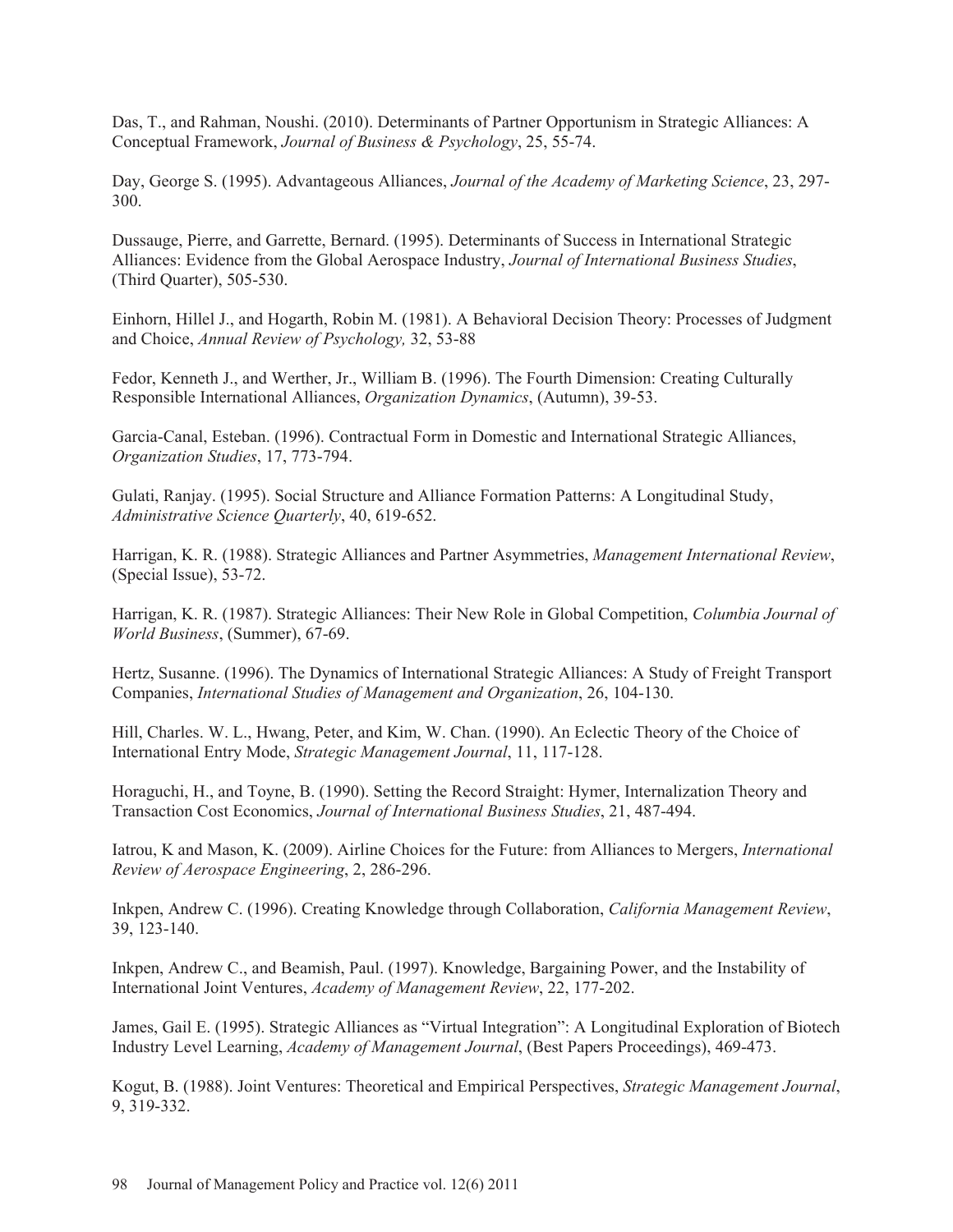Lei, David, and Slocum, Jr., John W. (1991). Global Strategic Alliances: Payoffs and Pitfalls, *Organizational Dynamics*, 19, 44-62.

Lorange, Peter, and Roos, Johan. (1993). *Strategic Alliances: Formation, Implementation, and Evolution*. Massachusetts: Blackwell Business.

Morris, D., and Hergert, M. (1987). Trends in International Cooperative Agreements, *Columbia Journal of Wold Business*, 22, 15-21.

Mowery, David C., Oxley, Joanne E., and Silverman, Brian S. (1996). Strategic Alliances and Interfirm Knowledge Transfer, *Strategic Management Journal*, 17, 77-91.

Osland, Gregory E., and Yaprak, Attila. (1995). Learning through Strategic Alliances: Processes and Factors that Enhance Marketing Effectiveness, *European Journal of Marketing*, 29, 52-66.

Osland, Gregory E., and Yaprak, Attila. (1993)., cited in Culpan, Refik. (1993). *Multinational Strategic Alliances*. New York: International Business Press.

Parkhe, Arvind. (1993). Strategic Alliance Structuring: A Game Theoretic and Transaction Cost Examination of Interfirm Cooperation, *Academy of Management Journal*, 36, 794-829.

Parkhe, Arvind. (1991). Interfirm Diversity, Organizational Learning, and Longevity in Global Strategic Alliances, *Journal of International Business Studies*, 22, 579-601.

Pateli, A. and Giaglis, G. (2007). Governance Contingencies for Strategic Technology Alliances: A Case in Wireless Business, *International Journal of Technology Management*, 40, 310-329.

Pfeffer, J., and Salancik, G. (1978). *The External Control of Organizations: A Resource Perspective*. New York: Harper & Row cited in Varadarajan, P. Rajan, and Cunningham, Margaret H. (1995). Strategic Alliances: A Synthesis of Conceptual Foundations, *Journal of the Academy of Marketing Science*, 23, 282-296.

Pfeffer, J., and Nowak, P. (1976). Joint Ventures and Interorganizational Interdependence, *Administrative Science Quarterly*, 21, 398-418.

Porter, M. E. (1986). Changing Patterns of International Competition, *California Management Review*, 28, 9-40.

Porter, M. E. (1985). *Competitive Advantage*. New York: The Free Press.

Rai, Arun, Borah, Santanu, and Ramaprasad, Arkalgud. (1996). Critical Success Factors for Strategic Alliances in the Information Technology Industry: An Empirical Study, *Decision Sciences*, 27, 141-155.

Schoenmakers, W and Duysters, G. (2006). Learning in Strategic Technology Alliances, *Technology Analysis & Strategic Management*, 18, 245-264.

Singh, Kulwant, and Mitchell, Will. (1996). Precarious Collaboration: Business Survival After Partners Shut Down or Form New Partnerships, *Strategic Management Journal*, 17, 99-115.